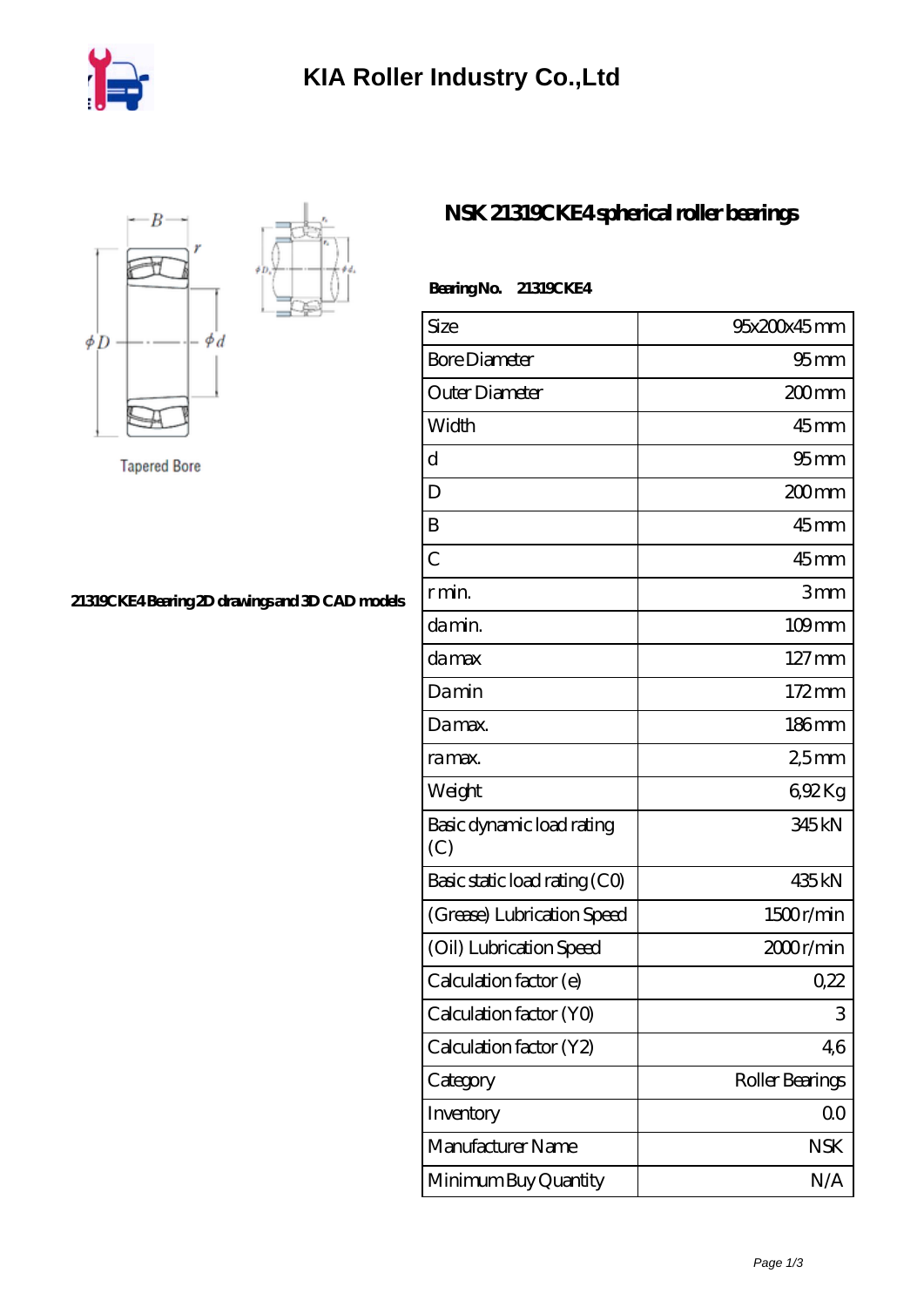

| Weight / Kilogram | 7              |
|-------------------|----------------|
| Product Group     | BO4311         |
| Y3                | 31             |
| hidYobi           | 21319CKE4      |
| LangID            | 1              |
| Y1                | 3              |
| $D_{-}$           | 200            |
| Y <sub>2</sub>    | 46             |
| Macharpm          | 0              |
| $\mathbf{B}$      | 45             |
| damin             | 109            |
| hidTable          | ecat_NSSPHR    |
| Oil rpm           | 2000           |
| Y <sub>O</sub>    | 3              |
| mass              | 692            |
| GRS rpm           | 1500           |
| ra                | 25             |
| TSR rpm           | 3600           |
| CO                | 435            |
| DE                | 175.131        |
| X <sub>O</sub>    | 1              |
| Prod_Type3        | SRB_CTB_TB     |
| X1                | 1              |
| X <sub>2</sub>    | 067            |
| <b>SIR</b>        | 16             |
| $\mathbf e$       | 0.22           |
| DA_               | 23             |
| bomp              | 21319CKE4      |
| $Z_{-}$           | 17             |
| ALP <sub>2</sub>  | $\infty$       |
| ALP1              | 8              |
| ALP3              | $\overline{O}$ |
|                   |                |